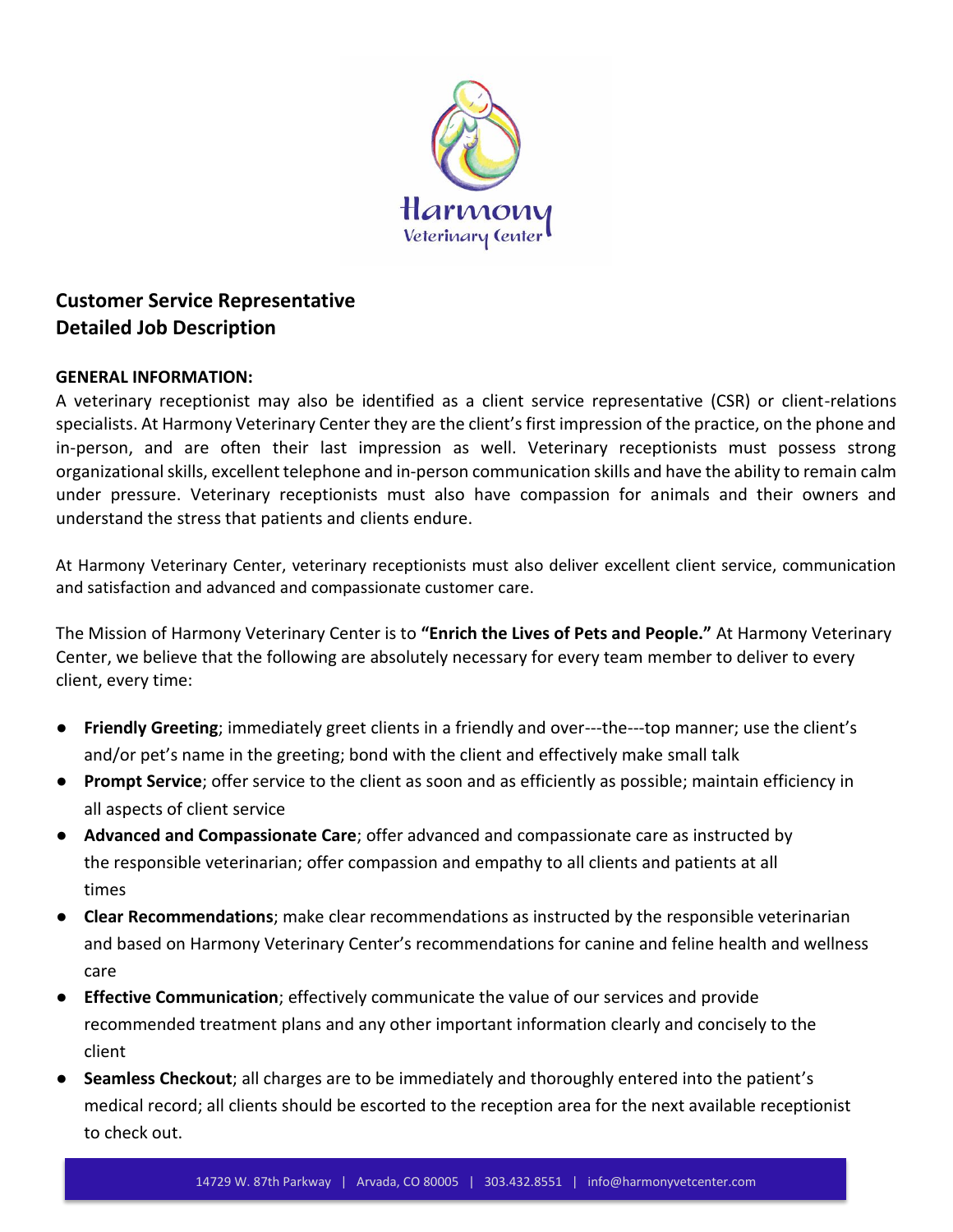

- **Follow-Up Care**; every client should receive a follow-up call after their appointment; examples of follow up calls include post vaccination, labwork results, post anesthesia and any medical concerns
- **Professionalism**; Every team member contributes to the professional reputation of the practice and is expected to exhibit core competencies and qualities expected of a professional.
- **Servant Leadership**; a servant-leader focuses primarily on the growth and well-being of people and the communities to which they belong. Servant leadership seeks to involve others in decision making, is strongly based in ethical and caring behavior, that enhances the growth of the human animal bond while improving the caring and quality of life for the pet, the client and the practice.
- **Adherence to the Vision and Values** of Harmony Veterinary Center to Enrich the Lives of Pets and People

# **DUTIES, RESPONSIBILITIES AND SKILLS:**

## **General Knowledge:**

- Know and understand the range of services our practice provides and be familiar with the species we treat, including breeds and coat colors
- Follow OSHA standards and be able to find the *Material Safety Data Sheets (MSDS) Books* and *Harmony Veterinary Center's OSHA Book* quickly
- Know and use proper medical terminology and abbreviations when speaking and writing
- Competently speak and write the English language

## **General Tasks:**

- Always arrive 10 minutes before scheduled time to work so that you will be in position and prepared to work at the start of each scheduled shift and maintain accurate personal time cards; clock out for any breaks, and take scheduled lunches
- Be willing and available to stay late or through breaks, when needed, to assist with emergency or criticalcare patients
- Enter the practice through the front door at least once daily, so that you see what clients see; pick up trash or feces from the parking lot, sidewalks, or entryway, as needed
- Maintain a professional appearance while at work, clean and non-wrinkled uniforms
- Change clothes during shifts as necessary to look professional and avoid carrying odors
- Promote a positive attitude among staff; smile and maintain an even, friendly demeanor while on the job and handle stress and pressure with poise and tact
- Perform job tasks efficiently and effectively without rushing; be detail oriented and exact
- Show respect for clients, team members, and animals (alive or deceased) at all times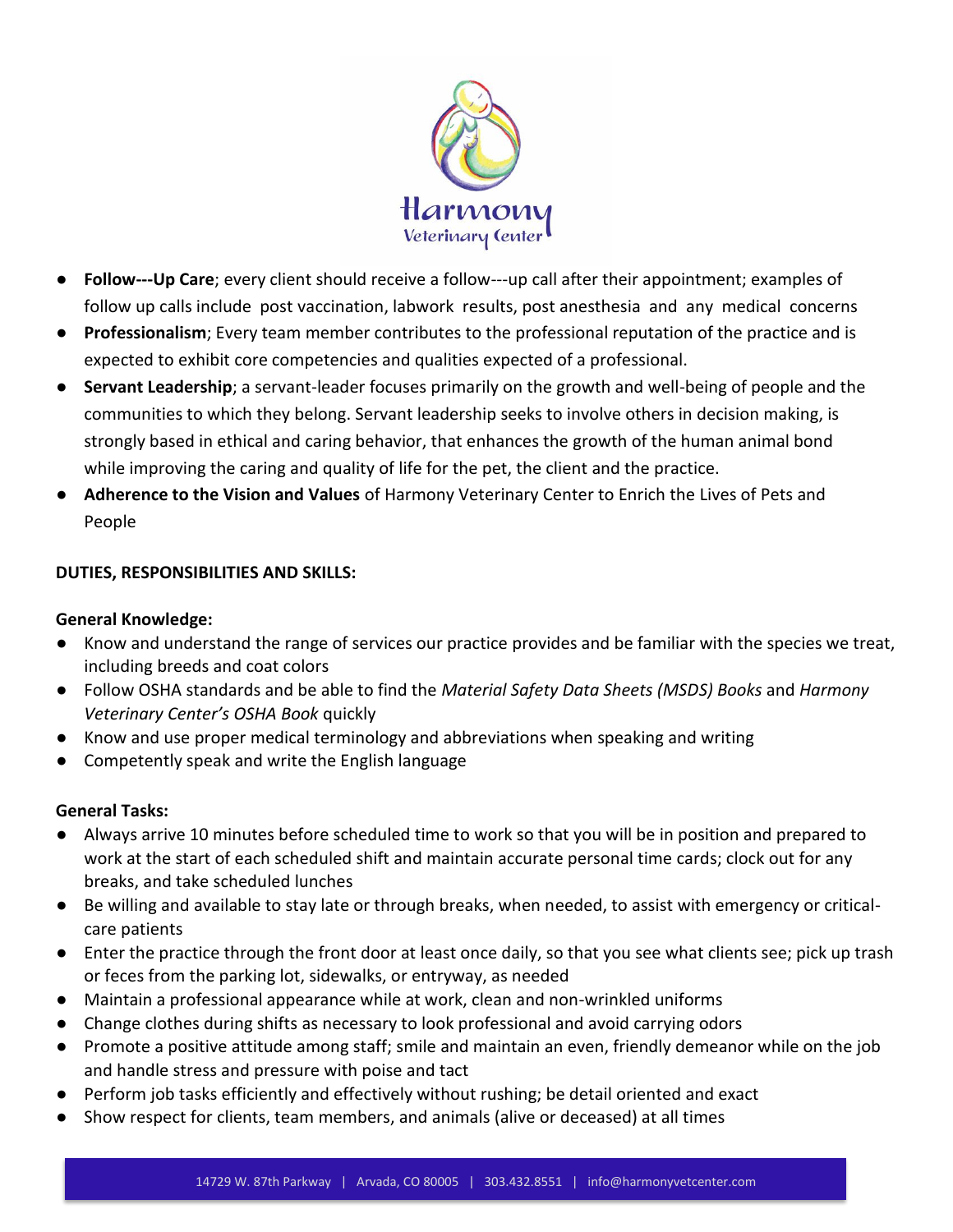

- Have the physical strength and ability to stand for an entire shift when needed; be able to lift pets and objects weighing up to 40 pounds without assistance and ask for assistance in lifting patients weighing more than 40 pounds
- Maintain a list of tasks and engage in productive work, such a cleaning and organizing or completing a task in your area of responsibility during slow periods
- Assist other employees as needed; avoid waiting for coworkers to ask for assistance
- Participate in your performance appraisal, and, as requested, in those of others
- Participate in all staff meetings and training meetings
- Keep up with new developments in the field by reading journals and attending continuing education; attend off-site CE as required by the practice manager
- Maintain constant vigilance regarding open doorways that could allow pets to escape from the facility and always use hospital slip leads when escorting pets - never rely on client's leash
- Maintain strict confidentiality regarding clients and patients for whom the practice provides veterinary services and always record client services, communications and conversations
- Be prepared to handle any pet or facility emergency that may arise, including dog or cat fights, choking or strangulating animals, and facility fire or weather-related emergencies; be prepared to follow the OSHA emergency action and/or contingency plans
- Follow established facility closing procedures to ensure the security of patients, staff, data, revenue, inventory, and the building

## **Client-Interaction Tasks:**

Face to Face Client Interactions Tasks:

- Anticipate who is coming into the building so we can address our clients properly; utilize an over-the-top greeting; bond with the client; point out something nice about the client and/or pet
- While on the phone in the reception area, acknowledge the arrival of clients in the reception area with eye contact, a smile and/or hand wave; always make sure to smile while on the phone, clients can hear the difference in your voice
- Use patients' names during conversations with clients about their pets; know each patient's sex so the pet can be called "he" or "she"
- Using the patient reminder system in Ezyvet and Harmony Veterinary Center's recommendations for health and wellness and advised clients of the recommended services for their pets; understand and inform clients of the value in the services we provide and recommend
- Understand, be able to explain and show clients the value of our services, recommendations and wellness plans for puppies, kittens, adults and seniors
- Be able to accurately provide, show the value and explain estimates for spaying, neutering, dental cleaning and wellness plans for puppies, kittens, adults and seniors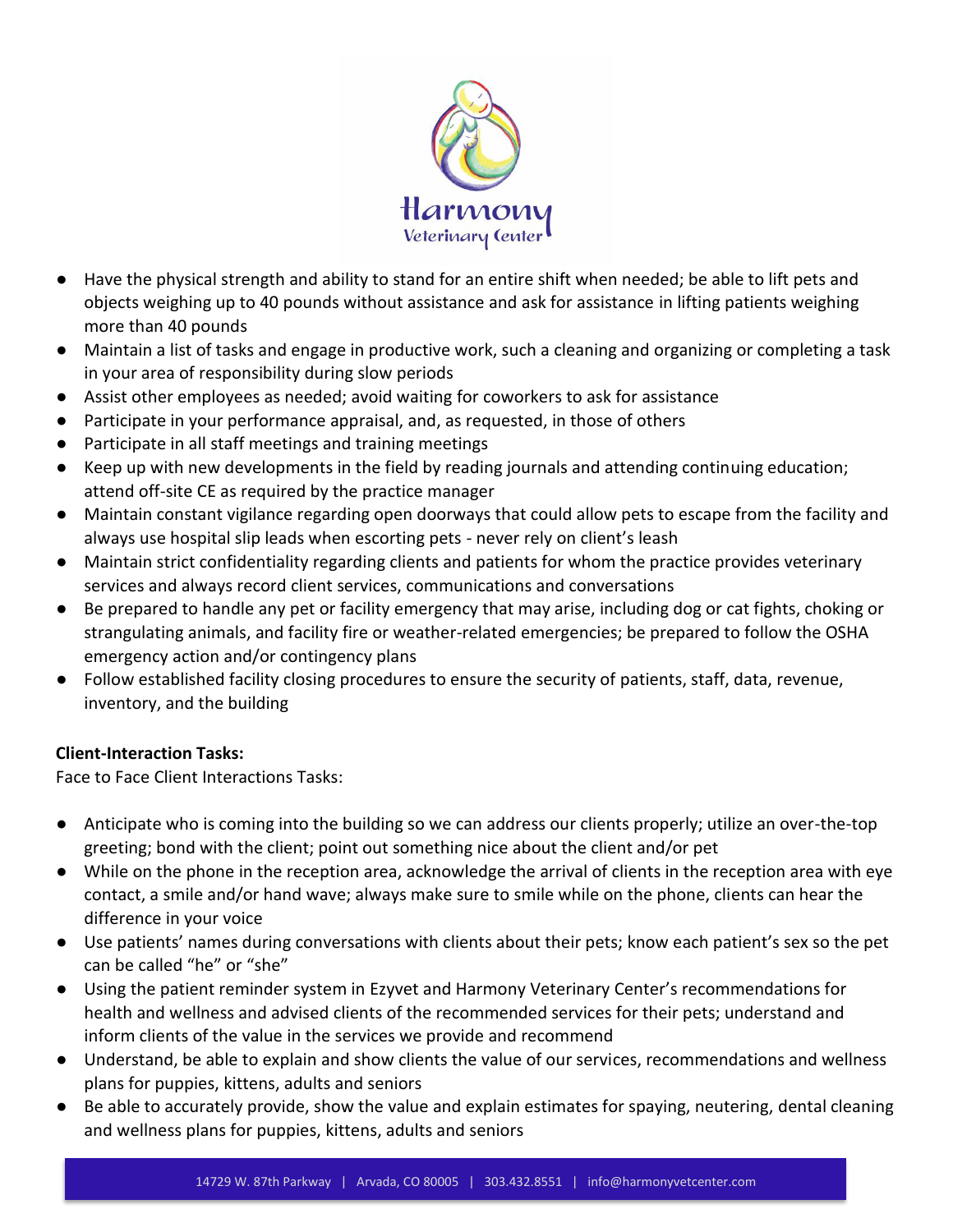

- Provide clients with accurate and thorough information about all over-the-counter and prescription products; understand and explain internal and external parasite products; understand and explain prescription diets and dental home care products; refer product questions you are unable to fully or accurately answer to the appropriate veterinary technician or veterinarian
- Explain delays to clients; ensure the comfort of clients and patients during their waits by offering fresh water and conversing; placate clients distressed by long waits, scheduling glitches and other problems
- Escort clients and patients to clean, empty exam rooms free of persistent or offensive odors
- Follow isolation procedures when greeting clients with contagious or potentially contagious patients, clients are informed that they must wait inside of their vehicle until an examination room is available and then these animals must be brought into an exam room with an exterior door; if no outside entrance exam room is available and the pet must come through the lobby, an appropriate team member will disinfect the lobby as soon as the contagious animal is in the examination room
- Assist client with unruly or unrestrained pets; ensure that all dogs are leashed and that cats and smaller pets are caged; isolate aggressive pets and provide crowd control; request assistance from veterinary technicians and veterinary assistants as needed
- Monitor patient's behaviors and note potentially aggressive behaviors; use caution when handling aggressive or potentially aggressive pets; request assistance when needed from the veterinary technicians and/or veterinary assistants
- Handle angry or grieving clients in a calm, reassuring manner; escort complaining or angry clients from the reception area to a separate, closed room where their complaints may be heard privately; when necessary enlist the veterinary practice manager or the office manager to resolve the complaint
- Provide basic grief counseling; always be sensitive to background chatter or conversations that could exacerbate the anxieties and grief clients experience during the euthanasia or death of their pet; provide clients with information regarding options available for the remains of deceased pets such as return of ashes, memorial rock or specialized urn.
- Always assist clients to their vehicles when needed, especially for clients with large items, unruly pets and/or small children

## **Phone Interactions Tasks:**

- Know phone functions including hold, intercom, transfer, forward and three-way calling
- Answer the phone by the second ring and use the recommended greeting " Thank you for calling Harmony Veterinary Center, this is (your name) speaking, how may I help you?"; follow all written scripts
- Always make sure to smile while on the phone, our clients can hear the difference in your voice
- Manage multiple phone lines effectively; prioritize phone calls
- Use clients' and patients' names during conversations with clients about their pets; know each patient's sex so that the pet can be called "he " or "she"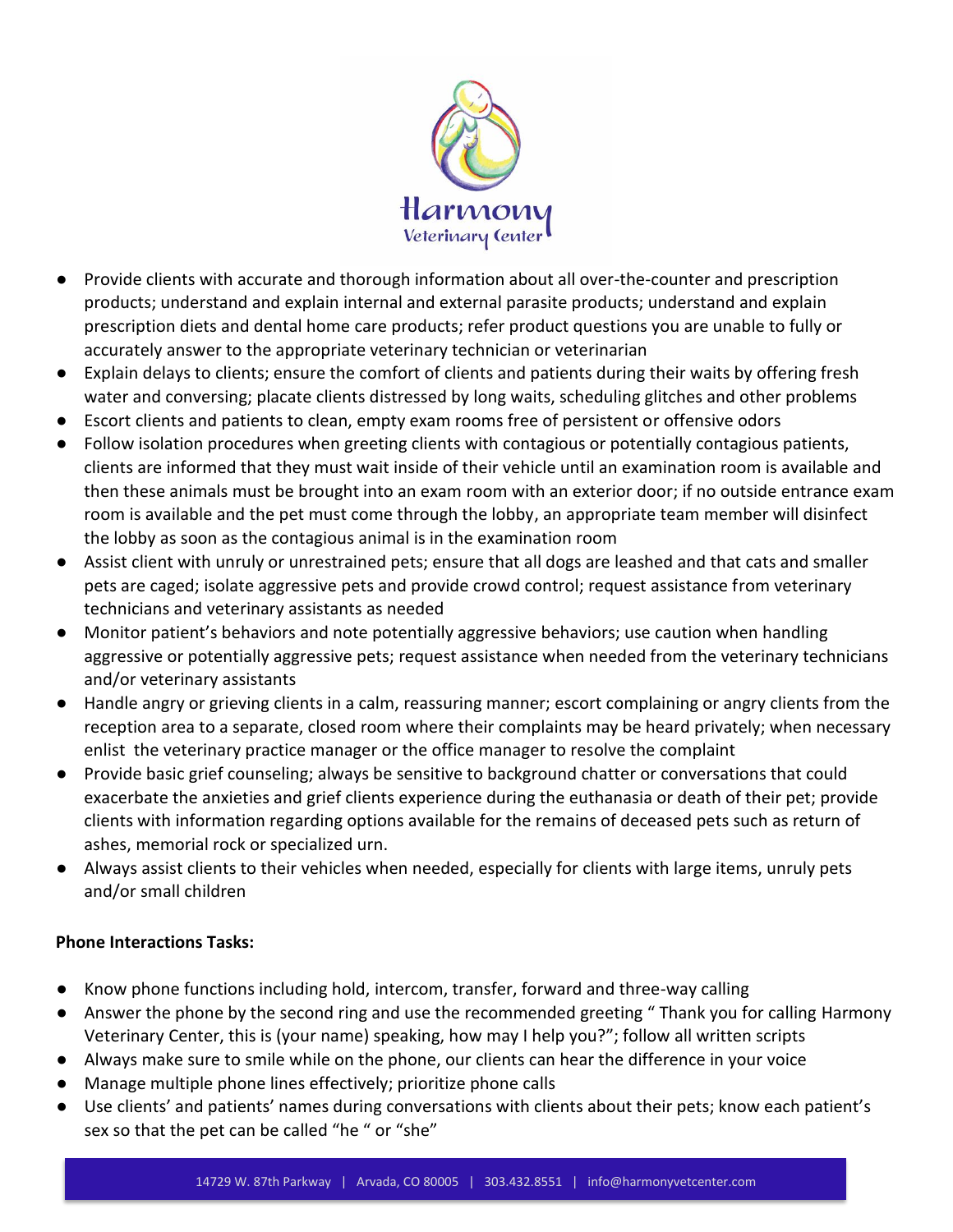

- Possess sufficient knowledge of animal husbandry and basic medicine to answer routine questions or refer calls to appropriate colleagues
- Schedule appointments for examinations, rechecks, admits, Urgent Cares, surgeries, medical procedures; understand what is an emergency and schedule appropriately; schedule euthanasia procedures to maximize the comfort of clients and patients while allowing the practice to run efficiently
- Always obtain appropriate information from current clients when scheduling appointments, including client's and patient's name; reason for visit and if there are any other needed services
- Always obtain appropriate information from new clients when scheduling appointments, including client's first and last name; patient's name; patient's breed, sex and age; reason for visit; any other services that are needed; phone number and the name of any facility that may have previous records; always contact the facility before the appointment time so that records are available for review and can be entered into the computer system in a timely manner
- Provide basic pricing information to phone shoppers; respond in a manner that encourages potential clients to visit the practice
- Be able to accurately provide, show the value and explain estimates for spaying, neutering, dental cleaning and wellness plans for puppies, kittens, adults and seniors
- Accept phone call requests and faxed requests for prescription refills; advised clients of our 24 hour prescription refill policy timeframe
- Transfer calls to the answering service or set the answering machine to accept calls during team meetings and hours during which the practice is closed; stop transfer of calls to the answering service or turn off the answering machine when team members are available to receive calls
- Be able to transcribe messages from the answering machine and distribute messages appropriately
- When taking messages from clients or other parties, always make sure to receive a full name, the nature of the call and a number they can be reached at; advise clients or other parties of the appropriate wait times for return calls by the veterinary technicians, veterinary assistants, veterinarians, veterinary practice office manager and veterinary practice manager; notify recipients of urgent messages immediately
- Call clients scheduled for the next day to remind them of their appointment, appointment times and special instructions such as the need for fasting or withhold or administering medications
- Utilize the follow-up list in Ezyvet to call clients to check on patients after vaccinations and to schedule appointments for rechecks, lab work etc.
- Call clients who missed their appointments 15 minutes after the scheduled appointment time to check their status; if unable to contact them, call the next day to reschedule their appointment

## **Veterinarian, Veterinary Technician and Veterinary Assistant Support Tasks:**

● Seek the assistance of veterinarians or veterinary technicians immediately when assessing potentially critical patients and/or work-ins to assess their ability to wait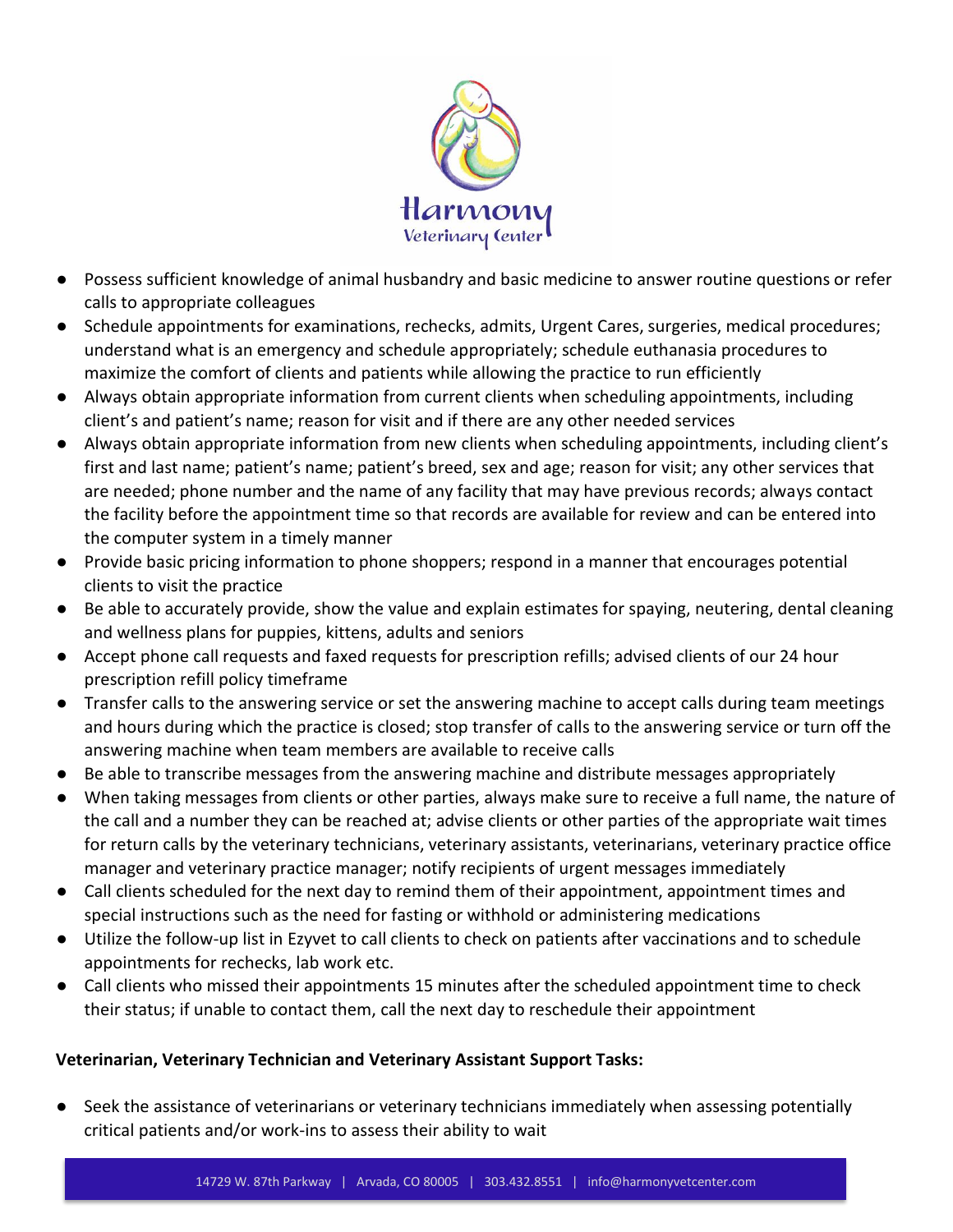

- Inform the veterinary technicians when appointments are ready to ensure that the veterinarians and veterinary technicians enter the examination rooms within reasonable time periods
- Obtain current patient-status reports or updates from the veterinarians, veterinary technicians and/or veterinary assistants
- Inform the OSHA Coordinator, practice manager and/or responsible veterinarian or all bite/scratch wounds or any other injuries that you suffer so that reports can be made and you can be referred for timely medical care by a physician, if necessary; clean all wounds quickly and thoroughly; do the same for any client and recommend that they see their physician
- Assist in cleaning and preparing rooms for next client
- Assist in general cleaning and laundry
- Assist in animal handling and safety as required and requested.
- Coordinate appointment schedule to keep it flowing on time including expediting patient flow or calling clients to move back or reschedule if DVM is running over 20 minutes late.

# **Medical-Record Management Tasks:**

Daily Medical-Record Preparation Tasks

- Always contact previous facilities for records before the appointment time so that the records are available for review and can be updated in the computer system including sterilization status, vaccination status, heartworm test status and all other wellness services
- Upon the client's arrival, load rooms in an efficient and timely manner; client wait times should be minimized and practice productivity should be maximized; one doctor should have no more than two appointments loaded at one time; work-ins should be loaded in-between scheduled appointments or in accordance with the admit/urgent care DVM for the day
- Check for and enter or update phone numbers, address and email in client's records

## **Medical-Record Filing Tasks:**

- Understand the medical record system and accurately scan all paper medical records into the medical record in Ezyvet in the appropriate location
- Locate medical records for hospitalized, surgical or incoming patients
- Record all notes in the patients' computer records; record and initial all client services, communications and conversations, whether in-person or on the phone, especially when concerning a medical condition; place notes in the computer as a "follow-up", "in-clinic communication" or "phone call communication"; place another follow-up in the computer system if the client is worried or has any concerns or if the patient is not 100%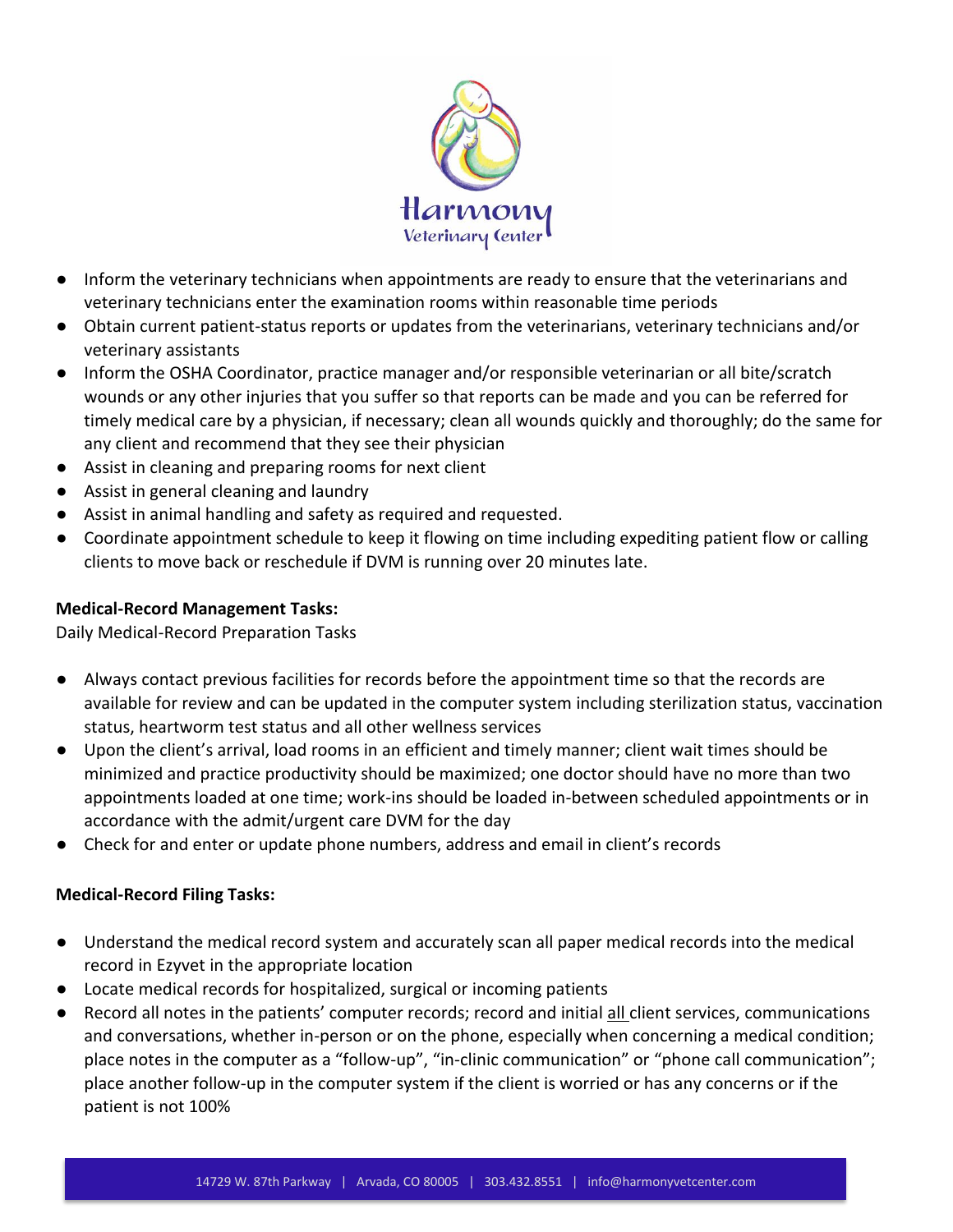

- Check patient and client files for completeness of notes, charges, follow-ups and reminders in the computer; make entries as needed in the computer record; the computer record is a legal medical record and they need to be treated as such
- Understand the definition of an "inactive" client or patient record

## **Reception-Area Housekeeping Tasks:**

- Keep the reception area desks cleaned and organized; maintain a professional and neat appearance of the reception area at all times
- Keep water available for clients; offer water to all clients during their wait
- Turn on the sound system at the beginning of the day and turn it off at the end of the day
- Water, feed and maintain any plants in the reception area so that they are vibrant and add to the professional appearance of the reception area
- Water, feed, medicate clinic cats in the morning after arriving and evening prior to departing
- Place mats on the floor and towels by the door during rainy/snow days to prevent clients and patients from slipping and to minimize the tracking of water and mud

#### **Supplies-Management Tasks:**

- Sign off on deliveries and notify the appropriate person that deliveries are present
- Manage inventory for the reception area and all hospital common areas. Please supplies needed to be ordered on the want list.

## **Other Reception-Area Tasks:**

- Maintain a file of lost and found pets; work with clients and HomeAgain and Microchip company to ensure that accuracy of this file and to assist in reuniting lost pets with their owners
- Maintain a phone and address list of local resources for training, boarding and grooming, as well as animal control officers, animal inspectors, city officials, state officials, veterinary medical association contacts and other professional contacts
- Maintain accuracy of clinic resource page on Harmonyvetcenter.com
- Set up referral appointments as recommended by the responsible veterinarian and complete all of the necessary paperwork, including the faxing/scanning/emailing of medical records in a timely manner
- Label and mail monthly service reminders in a timely manner as directed by the practice manager or CSR department head.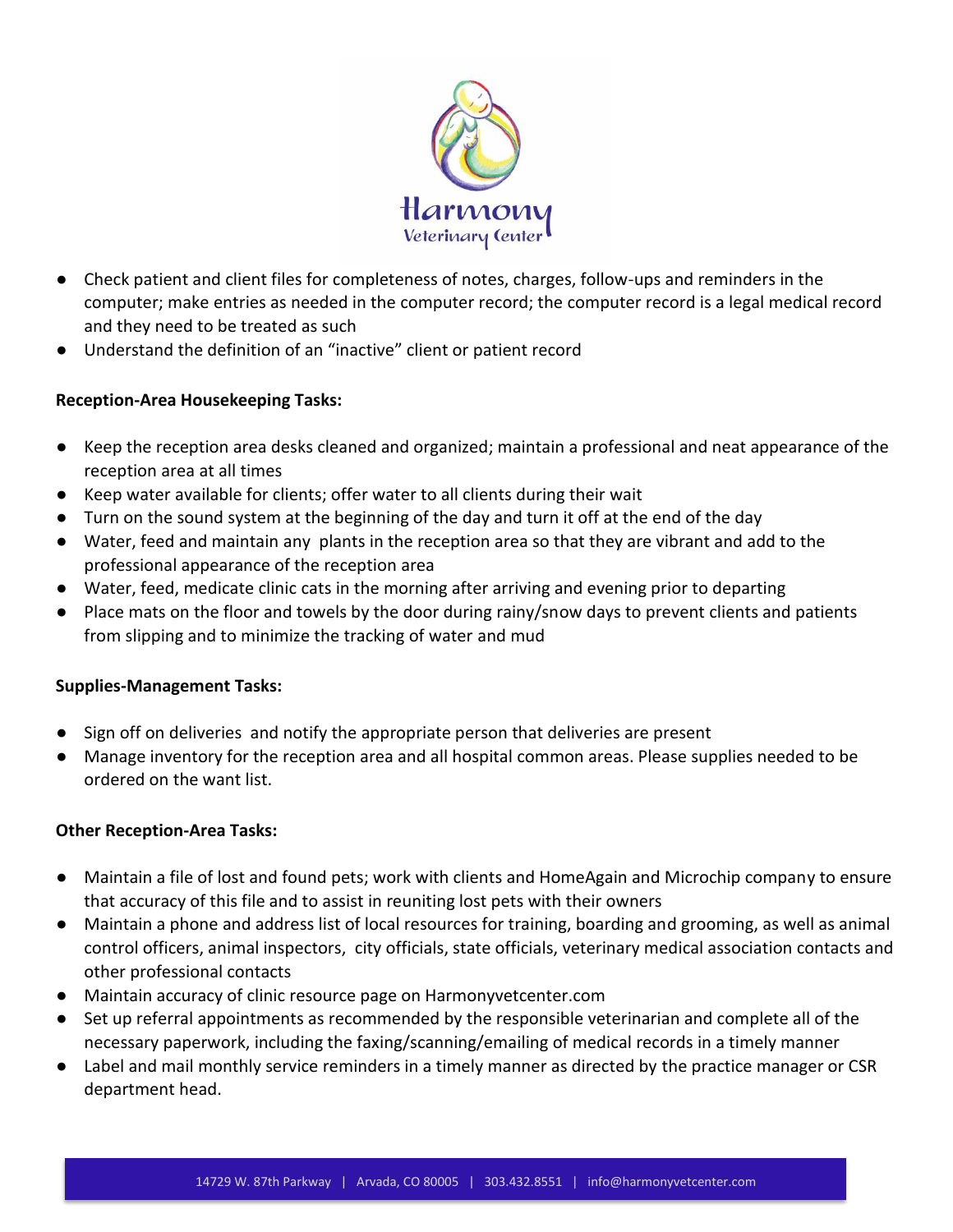

- Be prepared to handle medical emergencies at all times; recognize the symptoms of patients and clients in crisis; alert veterinarians and veterinary technicians to emergency situations; prepare rooms for incoming emergencies as needed
- Supply rabies certificates and appropriate application paperwork based on county
- Supply City of Arvada licenses and paperwork.
- Send correspondence, including thank-you notes, condolence cards and welcome cards to clients in a timely manner; ensure that cards have appropriate signatures

## **Computer Tasks:**

### **General Computer Tasks:**

- Use your own personal password to enter the Ezyvet software and signify your work
- Properly use the doctor's identification to attribute work performed by various doctors to their production records.
- Use the Ezyvet software to check clients in before services and out after services are completed; to ensure that appropriate charges are in the system, client should only be checked out after the responsible veterinary technician approves all charges and notates whether a recheck appointment is needed; the veterinary receptionist should schedule appropriate recheck appointments before the client leaves the building or provide a follow-up call within the next several days to schedule
- Add new clients and/or new patients into the computer system as appropriate; inactivate clients or patients in the computer system as appropriate
- Always contact previous facilities for previous records before the appointment time so that the records are available for review and can be updated in the computer system including sterilization status, vaccination status, heartworm test status and all other wellness services and can be entered into the computer in a timely manner
- Input appropriate reminders and follow-ups into the computer system

## **Word-Processing Tasks:**

- Know the word-processing program sufficiently to draft letters and print forms and letters, as needed
- Print hard copies of forms for incoming clients and patients who will have anesthetic, surgical, dental or medical procedures, such as anesthesia consent forms, admit forms and tech sheets, as needed
- Produce vaccination, health and sterilization certificates as needed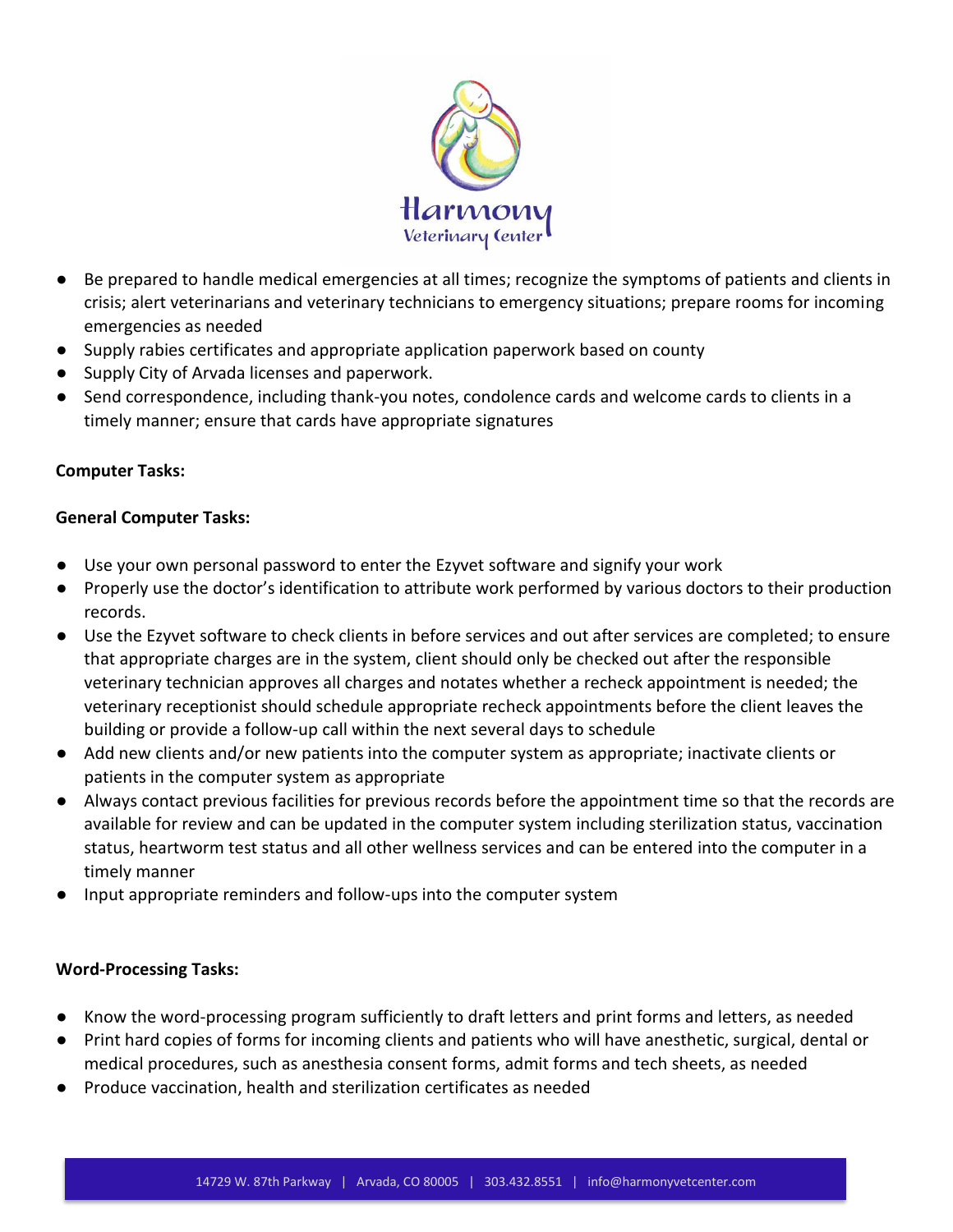

#### **Report-Generation Tasks:**

- Run and print as needed CSR tracking reports, Tally handwritten weekly reporting sheets and turn into CSR department head
- Create a daily follow-up list and transfer them to the person responsible for those calls; call clients to remind them of services due, recheck appointments and needed lab work.
- Generate end-of-day reports, end-of-month reports and end-of-year reports
- Search for, save and print special lists from the database, such as patients that are overdue for services, new patients and /or new clients per month

## **Cash-Management Tasks:**

- Ensure that the cash register has sufficient change for each day's monetary transactions; change money at the bank as necessary
- Count and record the cash in the drawer each morning, at shift changes and each evening at closing; reduce the drawer to the starting amount of cash

## **Daily Closing Financial Tasks:**

- Prepare bank deposits and deliver the deposits to the bank on a daily basis
- Balance the daily and monthly revenue records against check deposits and cash and credit card receipts; check math for accuracy
- Match each day's monetary intake (cash, checks and credit card receipts) with the computerized daily summary sheet or invoices

## **Payment-Processing Tasks:**

- Correctly apply discounts for employees, shelters, multiple pets and other discount classes
- Process clients' cash; credit card including Visa, MasterCard, American Express, Discover; debit card and check payments
- Process and assist clients in completing CareCredit applications
- Accurately record all payments in client and patient accounting records and give accurate change
- Ensure that checks have proper identifying information recorded on them (driver's license number), that checks are dated and signed and that clients have provided you with and you have reviewed proper corroborating identification
- Check that clients' signatures on credit card receipts match those on their credit cards or their photo identification